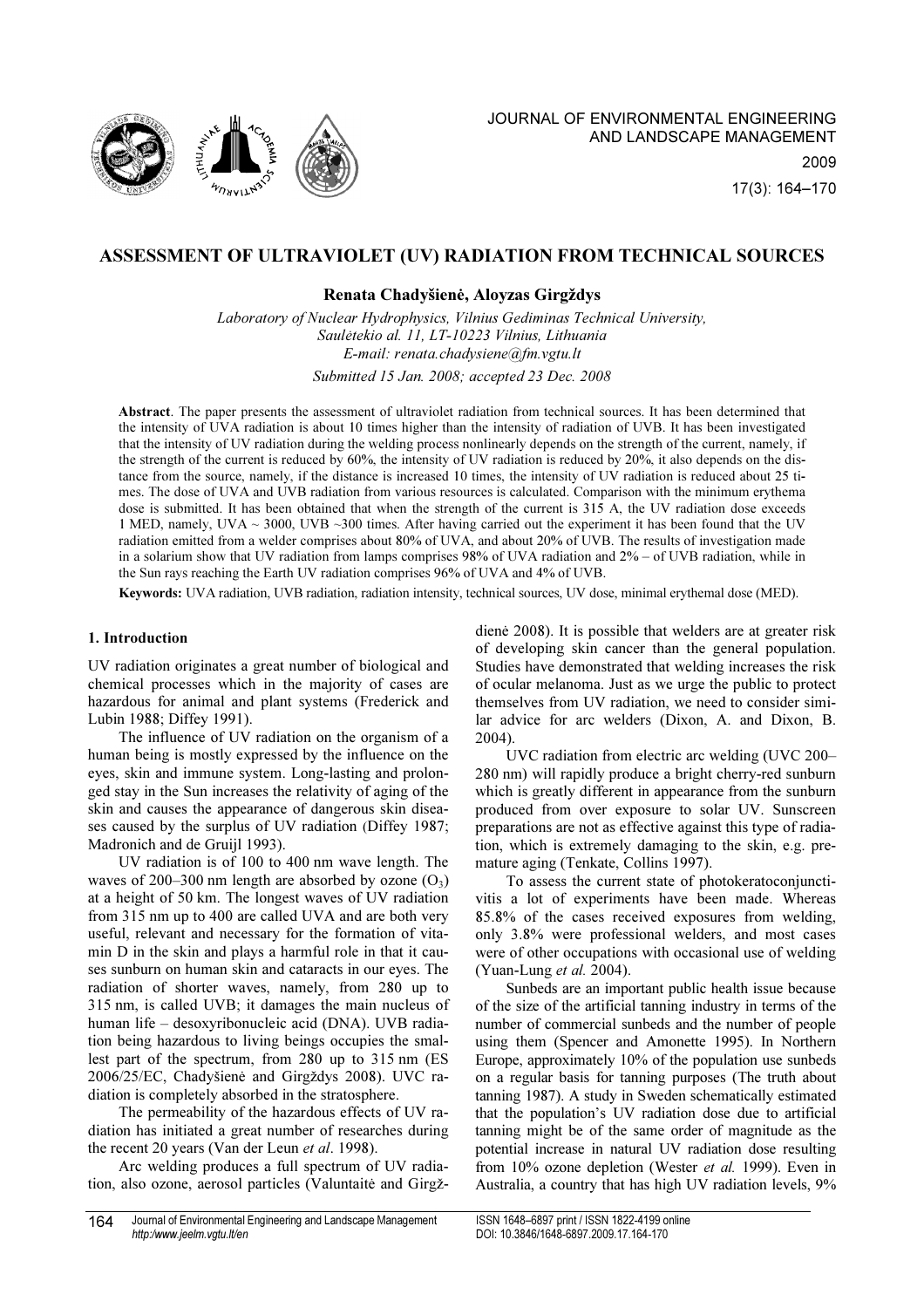of people aged 14–29 have reported using a sunbed in the past 12 months (Dobbinson and Borland 1999).

The World Health Organization (WHO) has determined that more than 20% of cases of cataract might have developed due to the influence of UV radiation (WHO 1995).

Taken into consideration the mentioned above influence it is stated that most widely spread is erythema or burn caused by the spectrum of UV with the maximum at the 297 nm of the wave length (Diffey 1982; Berger and Urbach 1982). The studies of the influence of erythema on the human body are based on the studies of the minimum dose of UV erythema radiation which is the cause of the blush on the human skin possible to be noticed by an eye and of UV radiation without an advanced influence. The dose is known internationally as MED (minimum erythema dose – threshold dose that may produce sunburn, 1 MED  $\sim$  56 mW/h) (Diffey 1990) and is always related to the type of skin.

UV radiation is disseminated not only by the Sun, but it is radiated during the process of welding, getting suntan at a solarium, by quartz lamps used in medicine.

The objective of the work is by carrying out the intensity measurements of UV radiation from technical sources to be able to calculate the receivable dose of UV radiation and to evaluate variations of the UV radiation intensity from the mentioned technical sources.

## 2. Methodology

In order to evaluate the variations of UV radiation emitted from the welding process five experiments were carried out. At each measuring point the intensity of UVA and UVB radiation was measured three times changing the distance from the source as well as the strength of the electric current. The following 45A, 130A, 315A were selected for the experiments. The work presents average data of measurements.

The measurements of UVA radiation intensity were carried out by a radiometer UVA–356 HA, the sensor of which registers UV radiation within spectral response 320–400 nm (Figs. 1, 2).

The measurements of UVB radiation intensity were carried out by a radiometer PMA 2200, the sensor of which registers UV radiation within spectral response 280–320 nm. The sensitivity of the sensor is  $50 \text{ mW/cm}^2$  (Figs. 1, 3).

The determination error for UVA and UVB radiation intensity amounted to 10%.

Detectors give an accurate measurement of biologically weighted ultraviolet radiation from sunlight or artificial light sources, also called sunburning UV radiation. Its spectral response follows closely the erythema action spectrum. The detector has angular response very close to an ideal cosine function (Lambertian response) making it suitable for measurements of diffuse radiation or radiation generated by extended sources.

In the future research of UV radiation intensity from technical sources it is necessary to evaluate intensity of UVC radiation, while UVC radiation level is relatively high. Distance from the source is relatively small, and longer UVC radiation is partially absorbed.



Fig. 1. Principal scheme of UV radiometers



Fig. 2. Spectral characteristic of UVA detector 365 HA



Fig. 3. Spectral characteristic of UVB detector PMA 2201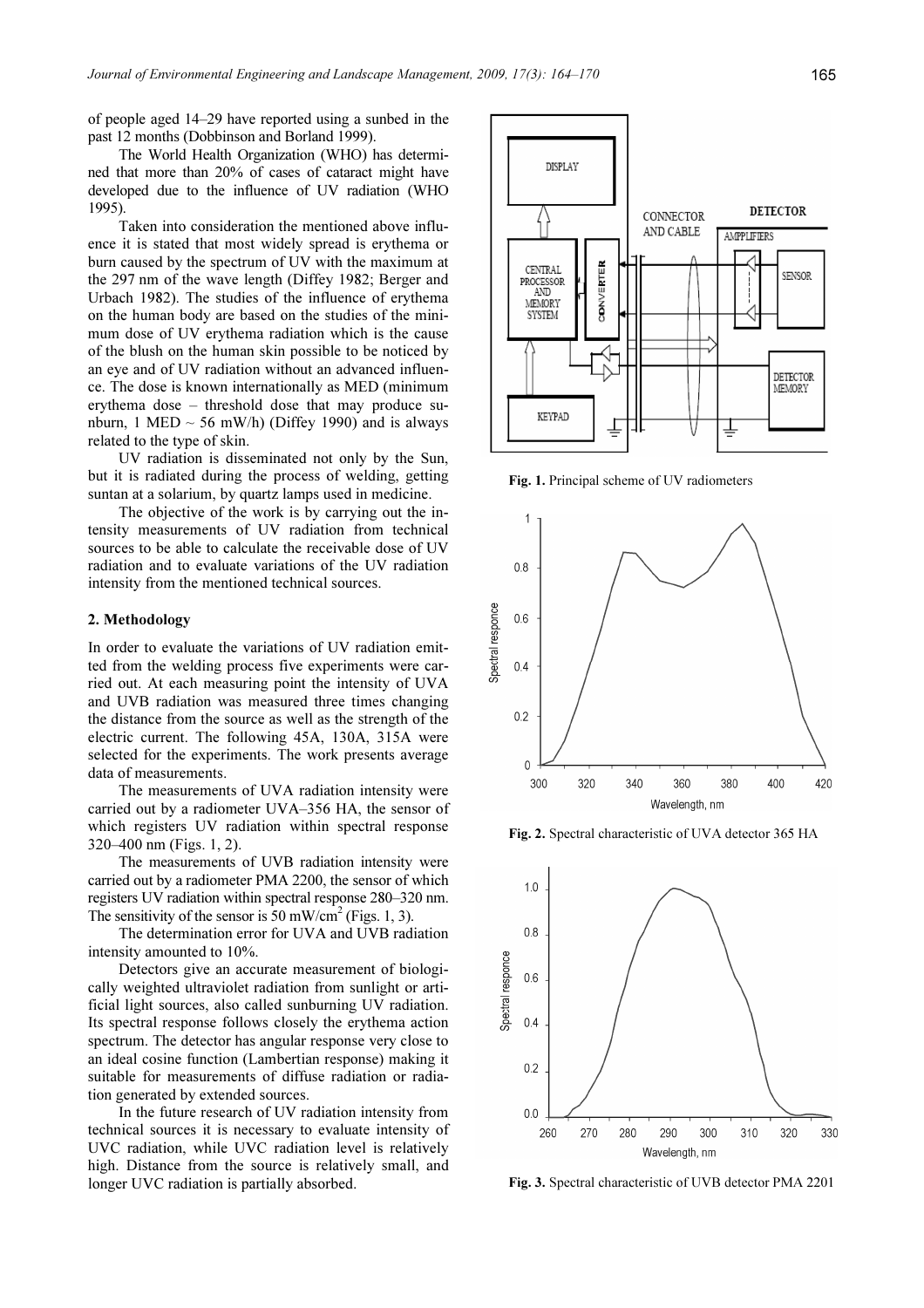#### 3. Results

During the investigation the intensity of UVA and UVB radiation was measured as close as possible to the source of radiation by changing the distance from the source. The way of reducing the intensity of UV radiation from the welder by applying various glasses was also investigated. The work presents the results of the tests carried out by welding 3 mm thickness electrodes under the different source intensity.

During metal arc welding produced UV radiation intensity depends on the arc temperature in welding point. The arc temperature depends on electric current strength. In our investigation UV radiation dependence on the electric current strength have been analysed.

The results were also compared with the intensity values of UVA and UVB radiation intensity emitted from the Sun.

Trendlines are used to display graphically trends in data. There are some types of trendlines: linear, logarithmic, polynomial, power, exponential, moving average. A trendline is the most reliable when its R-squared value is at or near 1. Later the values of trendlines are called empirical values.

In Fig. 4 the averaged experimental results of UVA and UVB radiation intensity under different electric current strength of a welding machine are presented. A linear trendline clearly shows the increase of UVA and UVB radiation intensity when electric current strength is increased. Notice that the R-squared value for UVA radiation is 0.94, and for UVB radiation it is 1 which is a good fit of the line to the experimental data.



Fig. 4. UVA and UVB radiation intensity under different electric current strength

Fig. 5 gives the intensity of UVA radiation during the welding process under different source intensity and distance. It is determined that during the welding process the intensity of UVA radiation emitted depends on the intensity of the source, namely, by reducing the intensity by 59%, the intensity of UVA radiation is reduced by 17% as well as reducing the distance from the source, namely, after having increased the distance 10 times the intensity of UVA radiation is reduced 25 times.



Fig. 5. Intensity of UVA radiation under different source intensity  $(15.0; 20.0; 25.0 \, \text{mW/m}^2)$  emitted during the welding process

Fig. 6 presents the intensity of UVB radiation emitted during the welding process under different intensity of the source and distance from the source. From the data of the experiments, it is exhibited that the intensity of UVB radiation emitted during the welding process is 10 times less than the intensity of UVA radiation.



Fig. 6. Intensity of UVB radiation under different source intensity  $(1.0; 1.5; 2.5 \text{ mW/m}^2)$  emitted during the welding process

The UV radiation emitted from the Sun comprises 96% of UVA and 4% of UVB radiation. After the test it has been determined that the UV radiation emitted from the welder is about 80% of UVA, and about 20% of UVB radiation.

It is known that the intensity of the flow of light is directly proportional to the force of electric current strength and conversely proportional to the square of the distance from the source. Figs. 7, 8 present the reduction of the intensity of UV radiation by increasing the distance from the source (welding device) that has been measured experimentally. It has been registered during the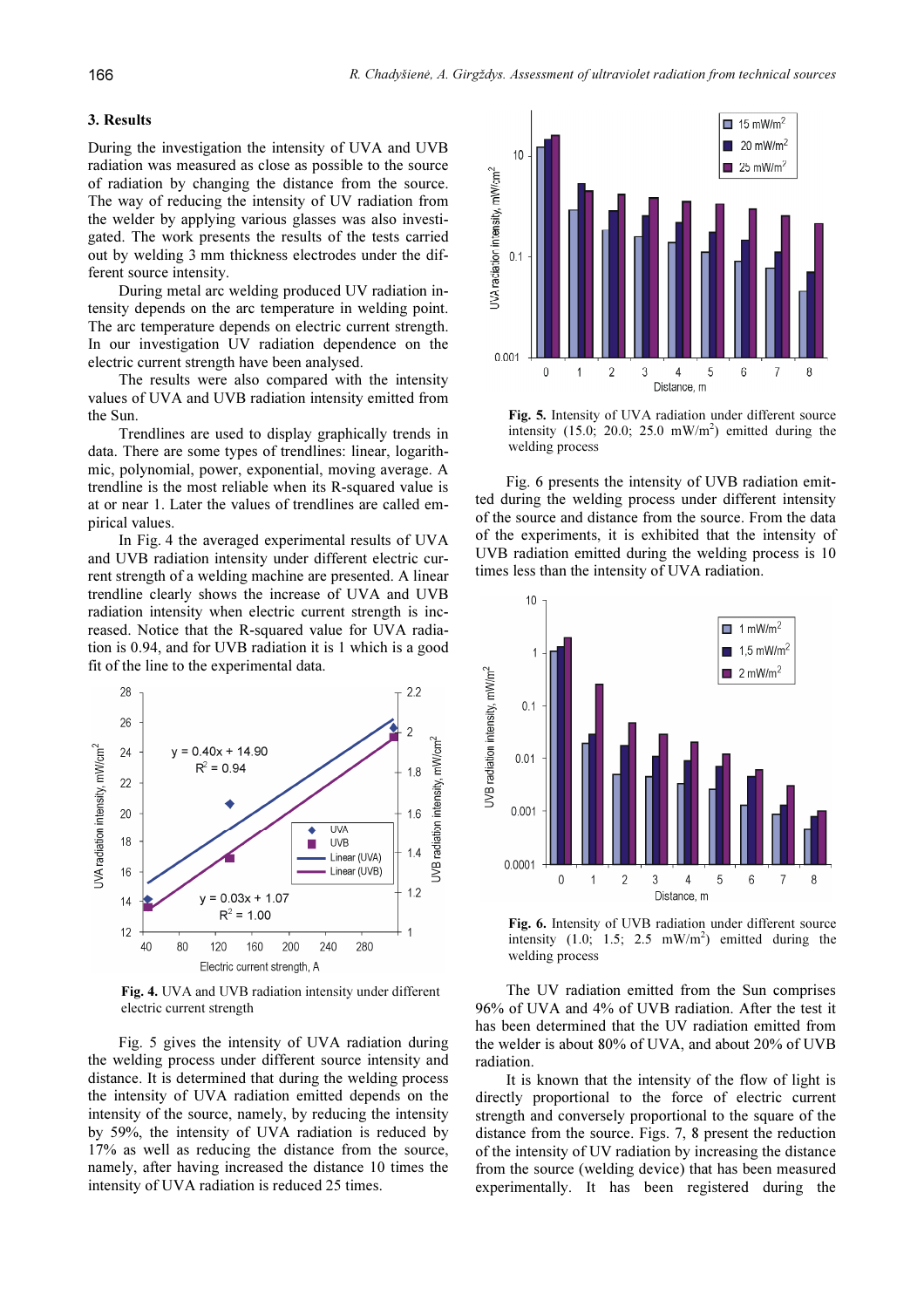experiment that the intensity of UV radiation measured is reduced similarly to the power trendline, i.e. after having reduced the distance by a square value from the source, the intensity of UV radiation is reduced by an approximate square value. Notice that the R-squared value for UVA radiation of 25 mW/m<sup>2</sup> the source intensity is 0.87, and for UVA radiation of  $15 \text{ mW/m}^2 - 0.95$ which is a good fit of the line to the experimental data.

During the experiments the values of UVA and UVB radiation intensity were measured, which are presented in Figs. 7 and 8. The results exhibit the values of experimental UV radiation that mostly coincide with power trendline values.



Fig. 7. Intensity of UVA radiation under 15 mW/m<sup>2</sup> and  $25 \text{ mW/m}^2$  source intensity



Fig. 8. Intensity of UVB radiation under  $1.0 \text{ mW/m}^2$  and  $2.0 \text{ mW/m}^2$  source intensity

The intensity of experimental UVA radiation (Fig. 7), under the  $15 \text{ mW/m}^2$  source intensity, differs least from the empirical (about twice) one, and under the source intensity of  $25 \text{ mW/m}^2$  and distance from the source of up to 4 meters, the experimental values of UVA are

averagely about 2 times higher. When the distance is 8 meters, the experimental values of UVA radiation under the source intensity of 25  $mW/m^2$  agreed with the empirical ones.

The ratio of values of experimental intensity of UVB radiation (Fig. 8) differs from UVA. Under the intensity of the source of 1.0 mW/m<sup>2</sup> and distance from the source to the detector of a radiometer of 4 meters, the values of experimental UVA radiation are by about 25% lower than the empirically calculated ones. When the distance is 5 meters, from the source, the experimental values increase twice, within 8 meter distance they agreed with the empirically calculated ones.

When the source intensity is of  $2.0 \text{ mW/m}^2$  and distance from the source is from 4 to 6 meters, the values of experimental UVB radiation are averagely 3 times higher than the empirical values. Only when the distance from the source is 8 meters, the experimental values are reduced so much that they are lower about 4 times than the empirical ones.

Figs. 7, 8 and 9 show that in the majority of cases the intensity of UVA radiation measured during the experiment is 10–100 times higher than the empirically calculated one. The measured average intensity of UVB radiation just negligibly differs from the empirically calculated one. The observed difference of values at the moment of the experiment in the intensity of measured UVA and UVB radiation and its empirical values may be determined by the additional albedo of UV radiation.

That is why it is so important to select building materials with the lowest albedo for finishing of premises in which welding operations are performed. Selection of proper building materials would allow to protect welding operations as well as the other employees working in the same premises from the hazardous influence of UV radiation.



Fig. 9. Intensity of UVA radiation at  $25 \text{ mW/m}^2$  source intensity and intensity of UVB radiation at  $2.0 \text{ mW/m}^2$ source intensity

Table 1 presents the doses of intensity of UVA and UVB radiation, the doses emitted due to the radiation and minimum erythema doses, disseminated by the welding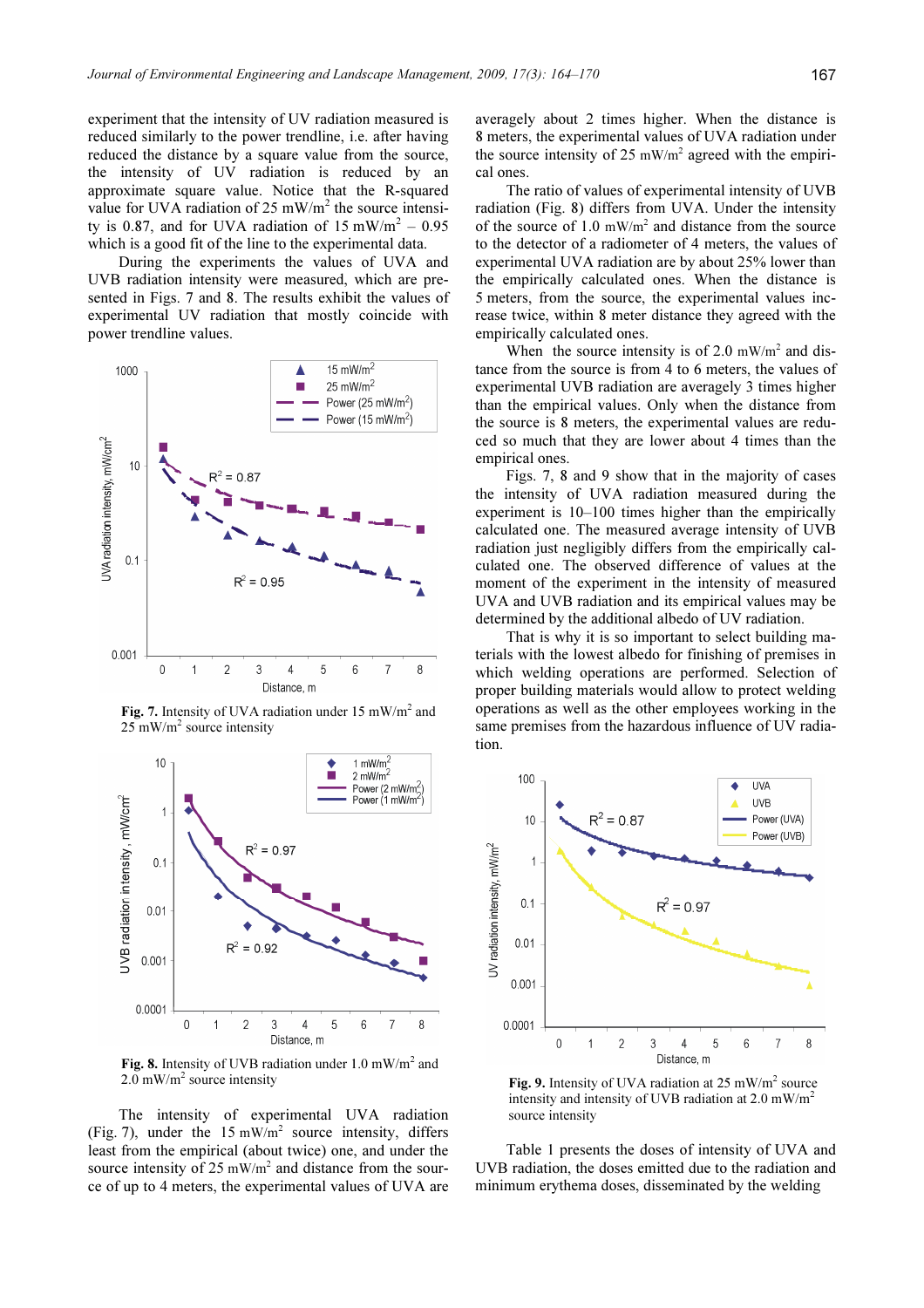| Source                                                          | $UVA$ , mW/cm <sup>2</sup> | UVB, $mW/cm2$      | How many times 1 MED is exceeded |            |
|-----------------------------------------------------------------|----------------------------|--------------------|----------------------------------|------------|
|                                                                 |                            |                    | <b>UVA</b>                       | <b>UVB</b> |
| Electric welding (45A) 20 cm                                    | $2.0 \pm 0.2$              | $1.1 \pm 0.1$      | 329                              | 183        |
| Electric welding (130A) 20 cm                                   | $17.9 \pm 2$               | $1.4 \pm 0.1$      | 2932                             | 224        |
| Cutting $(315A)$ 20 cm                                          | $18.7 \pm 2$               | $1.9 \pm 0.2$      | 3055                             | 314        |
| Electric welding (130A) 20 cm through<br>reading-glasses        | $1.9 \pm 0.2$              | $0.4 \pm 0.04$     | 317                              | 69         |
| Electric welding (130A) 20 cm through<br>photochromatic glasses | $1.4 \pm 0.1$              | $0.3 \pm 0.03$     | 235                              | 50         |
| Gas welding 50 cm                                               | $0.03 \pm 0.003$           | $0.007 \pm 0.0007$ | 5                                |            |
| Semiauthomatic welding 50 cm                                    | $0.2 \pm 0.02$             | $0.03 \pm 0.003$   | 40                               | 6          |
| Medical quartz lamp 20 cm                                       | $1.9 \pm 0.2$              |                    | 308                              |            |
| Tubular quartz device 20 cm                                     | $1.3 \pm 0.2$              |                    | 210                              |            |
| Solarium                                                        | $1.0 \pm 0.1$              | $0.02 \pm 0.002$   | 175                              | 4          |
| Sun at summer noon                                              | $2.5 \pm 0.3$              | $0.01 \pm 0.001$   | 400                              |            |

Table 1. Intensity of UVA radiation emitted from different sources and the dose of UV radiation received within an hour

process, using different materials at the welding process and under different intensity of the source. The table also presents the results of measurements of medical devices emitting UV radiation, and comparison of the values of UV radiation used in the lightning of solariums, of daytime lamps and radiation emitted from the Sun.

Table 1 presents the results of the experiments and data on the UVA and UVB radiation intensity emitted from various sources as well as data on the dose received, and the received dose is compared with the minimum erythema dose (MED) (dose causing skin blush). The UVA and UVB doses were calculated for the duration of an hour. The minimum erythema dose was accepted on the basis of the fact that in Lithuania people mostly have I and II skin types  $(22 \text{ mJ/cm}^2)$ .

It is determined that the highest intensity of UVA and UVB radiation appears during the operation of cutting metals – correspondingly,  $18.7 \text{ mW/cm}^2$  and 1.9 mW/cm<sup>2</sup> , when the strength of the current is 315 A. The maximum dose is received when during the metalcutting operation it is, correspondingly, about 67 and  $7 \text{ J/m}^2$ . It is determined that during cutting, when the intensity of the source of UVA radiation is  $1500 \text{ mW/m}^2$ and that of UVB radiation is about  $1.0 \text{ mW/m}^2$ , the received UV radiation dose per hour exceeds the minimum erythema dose, namely, UVA is about 3 000, UVB about 300 times higher. Although the determined doses of UV radiation significantly exceed the recommended minimum erythema dose, the protective safety measures applied during the welding operation completely protect a human being from hazardous effects of UV radiation.

The maximum dose is received during the metalcutting operation, and it is about 100 times higher than UV radiation dose emitted by the Sun. The calculated dose of the UVB maximum intensity radiation emitted by the Sun is about 2 times lower than UV radiation dose emitted by soliarium lamps. The calculated dose of the UV maximum intensity radiation emitted by the Sun also exceeds the minimum erythema dose, so it is not recommended to stay very long in the open Sun at noon in summer.

As at present the attendance of solariums is popular, measurements of the intensity of UVA and UVB radiation in a solarium were carried out.

Based on the conclusions of the research more than 90% cases of non-melanoma skin cancer is stated for people possessing the I and II type skin, and the majority of the population of Lithuania have the exact type of skin. That is why it is so especially important to inform the public on the hazardous effect of UV radiation. Trying to assess the influence of UV radiation on the public, Table 1 gives the intensity of UVA and UVB radiation as well as the dose of UV radiation in the solarium. In the solarium it has been determined that the UV radiation emitted from the lamp is comprised of 97.6% of UVA and 2.4% of UVB, but on the website of the solarium it is stated that the UV radiation from the lamps of solarium is comprised of UVA of 97.7–98.5%, and of UVB of 1.5– 2.3%. Judging from the results received during the experiment it is found that the part of doses of UVB radiation from the lamps of the solarium is slightly higher, and UVA radiation is correspondingly lower. Since the effect of UVB radiation is especially hazardous to public health it is necessary to inform customers.

## 4. Conclusions

1. The UV radiation emitted from technical sources has been assessed. It has been determined that the intensity of UVA radiation is 10 times higher than the intensity of UVB radiation.

2. It has been determined that during welding processes the intensity of UV radiation depends on the intensity of the source, namely, after having reduced the intensity of the source by about 60%, UV radiation intensity is reduced by 20%. It also depends on the distance from the source, namely, after having increased the distance 10 times the UV radiation intensity is reduced 25 times.

3. During cutting the received UV radiation dose per hour exceeds 1 MED, namely, UVA is about 3 000, UVB about 300 times higher.

4. UV radiation from welders comprises about 80% of UVA and about 20% of UVB, and UV radiation from the solarium lamps comprises 98% of UVA and 2% of UVB.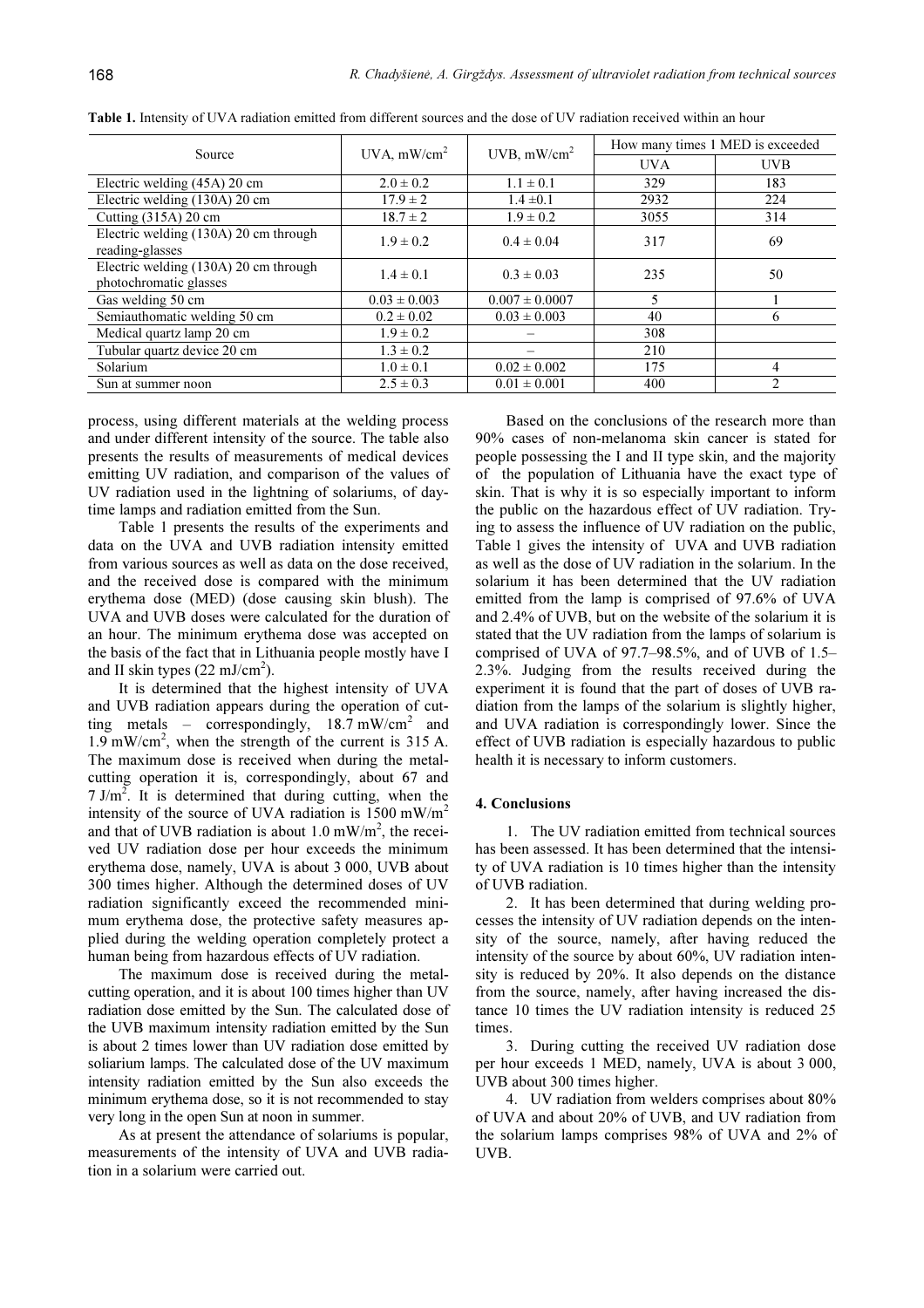#### References

- Berger, D. S.; Urbach, F. 1982. A climatology of sunburning ultraviolet radiation, Photochem. Photobiol. 35: 187–192. doi:10.1111/j.1751-1097.1982.tb03830.x
- Chadyšienė, R.; Girgždys, A. 2008. Ultraviolet radiation albedo from natural surfaces, Journal of Environmental Engineering and Landscape Management 16(2): 83–88. doi:10.3846/1648-6897.2008.16.83-88
- Diffey, B. L. 1982. The consistency of studies of ultraviolet erythema in normal human skin, Phys. Med. Biol. 27: 715–720. doi:10.1088/0031-9155/27/5/006
- Diffey, B. L. 1987. Analysis of the risk of skin cancer from sunlight and solaria in subjects living in Northern Europe, Photodermatology 4: 118–126.
- Diffey, B. L. 1990. Human exposure to ultraviolet radiation, Semin. Dermatol. 9: 2–10.
- Diffey, B. L. 1991. Solar ultraviolet radiation effects on biological systems, Phys. Med. Biol. 36: 299–328. doi:10.1088/0031-9155/36/3/001
- Directive 2006/25/EC of the European Parliament and of the Council of 5 April 2006. The minimum health and safety requirements regarding the exposure of workers to risks arising from physical agents (artificial optical radiation).
- Dixon, A.; Dixon, B. 2004. Ultraviolet radiation from welding and possible risk of skin and ocular malignancy, The Medical Journal of Australia 3: 155–157.
- Dobbinson, S.; Borland, R. 1999. Reaction to the 1997/98 SunSmart Campaign: results from a representative household survey of Victorians, SunSmart Evaluation Studies, Melbourne: Anti-Cancer Council of Victoria 6: 47–68.
- Frederick, J. E.; Lubin, D. 1988. The budget of biologically active radiation in the earth atmosphere system, J. Geophysical Research 93: 3825–3832. doi:10.1029/JD093iD04p03825
- Yuan-Lung, Y.; Hsing-Lin, L.; Hung-Jung, L. 2004. Photokeratoconjunctivitis caused by different light sources, The American Journal of Emergency Medicine 22(7): 511– 515. doi:10.1016/j.ajem.2004.08.003
- Madronich, S.; de Gruijl, F. R. 1993. Skin cancer and UV radiation, Nature 366: 23–28. doi:10.1038/366023a0
- Spencer, J.; Amonette, R. 1995. Indoor tanning: risks. benefits, and future trends, J. Am Acad Dermatol. 33: 288–298. doi:10.1016/0190-9622(95)90263-5
- Tenkate, T.; Collins, M. 1997. Personal Ultraviolet Radiation Exposure of Workers in Welding Environment, AIHA Journal 58: 33–38. doi:10.1080/15428119791013053
- The truth about tanning. Which? 1987. London Consumers Association.
- Valuntaitė, V.; Girgždienė, 2008. R. Variation of ozone and aerosol particle numerical concentrations on the working premises under different microclimatic parameters, Journal of Environmental Engineering and Landscape Management 16(3): 145–142.
- Van der Leun, J. C.; Tevini, M.; Worrest, R. C. 1998. Environmental Effects of Ozone Depletion: 1998 Update. United Nations Environmental Programme, Nairobi.
- Wester, U.; Boldeman, C.; Jansson, B.; Ullen, H. 1999. Population UV-dose and skin area – do sunbeds rival the sun? Health Phys. 4: 436–440.
- WHO, World Health Organization. 1995. Protection Against Exposure to Ultraviolet Radiation. Report WHO/EHG/95, 17, Geneva.

## DIRBTINIŲ ŠALTINIŲ SKLEIDŽIAMOS UVA IR UVB SPINDULIUOTĖS ĮVERTINIMAS

#### R. Chadyšienė, A. Girgždys

## S a n t r a u k a

Darbe radiometriniais metodais nustatyti ir įvertinti dirbtinių šaltinių skleidžiamos ultravioletinės alfa ir beta spinduliuotės (UVA ir UVB) intensyvumo pokyčiai ir apskaičiuota įvairių šaltinių sukuriama UVA ir UVB spinduliuotės dozė. Nustatyta, kad suvirinimo proceso metu skleidžiamos UV spinduliuotės intensyvumas priklauso nuo šaltinio intensyvumo (sumažinus šaltinio intensyvumą apie 60 %, UV spinduliuotės intensyvumas sumažėja apie 20 %) bei nuo atstumo nuo šaltinio (padidinus atstumą 10 kartų UV spinduliuotės intensyvumas sumažėja apie 25 kartus). Įvairių šaltinių sukuriama UVA ir UVB spinduliuotės dozė palyginama su minimalia eritemine doze. Gauta, kad suvirinimo metu, esant 315 A elektros srovės stipriui, UVA spinduliuotės dozė 1 MED viršija apie 3000, UVB ~ 300 kartų. Nustatyta, kad apie 80 % iš suvirinimo aparato skleidžiamos UV spinduliuotės yra UVA, o apie 20 % – UVB. 98 % soliariumo lempų skleidžiamos UV spinduliuotės yra UVA ir 2 % – UVB, gi iš Žemę pasiekiančios Saulės UV spinduliuotės 96 % yra UVA ir 4 % UVB.

Reikšminiai žodžiai: UVA spinduliuotė, UVB spinduliuotė, spinduliuotės intensyvumas, technogeniniai šaltiniai, UV dozė, minimali eriteminė dozė (MED).

## ОПРЕДЕЛЕНИЕ УФА- И УФБ-ИЗЛУЧЕНИЙ ОТ ТЕХНОГЕННЫХ ИСТОЧНИКОВ

#### Р. Хадишене, А. Гиргждис

#### Р е з ю м е

Радиометрическими методами определены изменения УФА- и УФБ-излучений некоторых техногенных источников, а также рассчитана доза УФА- и УФБ-излучений этих источников. Установлено, что в среднем интенсивность УФА-излучения в 10 раз сильнее интенсивности УФБ-излучения. Установлено также, что в процессе сварки интенсивность испускаемого УФ-излучения зависит от интенсивности источника: при снижении интенсивности источника на 60% интенсивность УФ-излучения снижается приблизительно на 20%; при увеличении расстояния от места сварки в 10 раз интенсивность УФ-излучения снижается приблизительно в 25 раз. Рассчитана доза УФАи УФБ-излучений, создаваемая различными техногенными источниками. Представлено ее сравнение с минимальной эритемной дозой. Получено, что во время сварки при силе электрического тока 315 А доза УФА-излучения превышает 1 МЭД в 3000 раз, а УФБ-излучения – в 300 раз. Экспериментальными исследованиями получено, что